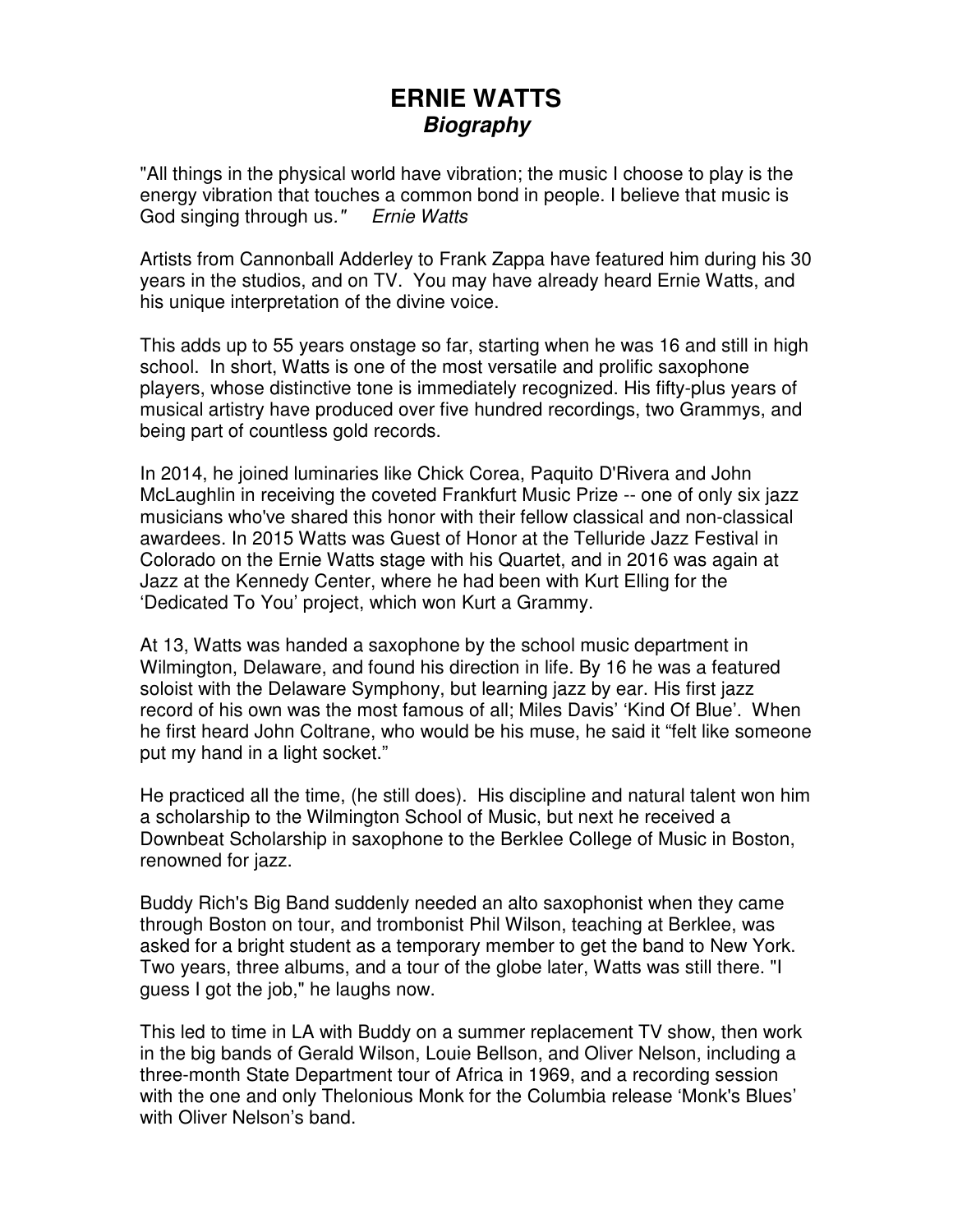## **Ernie Watts Biography – page 2**

Once in Los Angeles, the Watts signature sound made its way into the studios-- TV and films, most all the early West Coast Motown sessions, plus pop stars as varied as Aretha Franklin, Glenn Frey, and Steely Dan. Never losing his love of acoustic jazz, he also had his own jazz group, and played live every week.

After playing a concert at the Dorothy Chandler Pavilion in LA, Watts met Charlie Haden backstage, who asked him to play. His first tour with Haden was in Pat Metheny's Special Quartet, to Japan and Brazil. Next Haden started his own group, the storied Quartet West, with Watts a charter member. Playing live jazz at this high level night after night on tour, he felt it was his true direction, and began moving himself towards primarily playing jazz.

He had recorded with various large labels, Warner, Elektra/Asylum, and Verve with Haden. He now went to JVC Music, where he surrounded himself with jazz icons like Kenny Baron, Jack DeJohnette, Arturo Sandoval, Mulgrew Miller and Jimmy Cobb.

Then in 2004, Watts and his wife Patricia founded their own label Flying Dolphin Records, starting a new era of creative expression for him; he is free to make all of his own music choices. The label has had 9 releases so far with his own Ernie Watts Quartets (one group in Europe and one in the US). He writes and arranges music, also selecting tunes written by his friends and band members, and music he admires, to create a series of musical stories that uplift and bring joy. He calls this process "reaching up."

His latest Flying Dolphin release is 'HOME LIGHT," just-pressed and filled with a variety of powerful and lyrical pieces, and also some humor, such as the irresistible, Ornette-like energy of 'Frequie Flyiers,' a tribute to bebop, and 'I Forgot August,' built on the harmonic structure of the standard 'I Remember April.' 'Horizon" is a lovely meditative ballad, and the title tune, 'Home Light,' a nod towards gospel.

Watts continues to explore that divine voice electrifying the eclectic and inclusive pulse of jazz. That pulse goes through all his work, with vocalists such as Kurt Elling and Diane Schuur, his years with Charlie Haden in Quartet West, and performances with orchestras and bands such as the famed WDR Radio Band of Cologne and the National Symphony of Costa Rica.

It led him onto the stage with Billy Cobham and orchestra in Australia, the Indian icon violinist Dr. L. Subramaniam in India, and jazz festivals in Singapore, Jakarta, Kuala Lumpur, and Japan, as well as North Sea, St. Moritz, Umbria, Stockholm, Montreux, and many others, in Europe. It also inspires his workshops and concerts with student musicians at colleges and universities worldwide.

In other words, Ernie Watts is living out his vision of music: what he has called that "common bond having potential to bring all people together in peace and (of course) harmony."